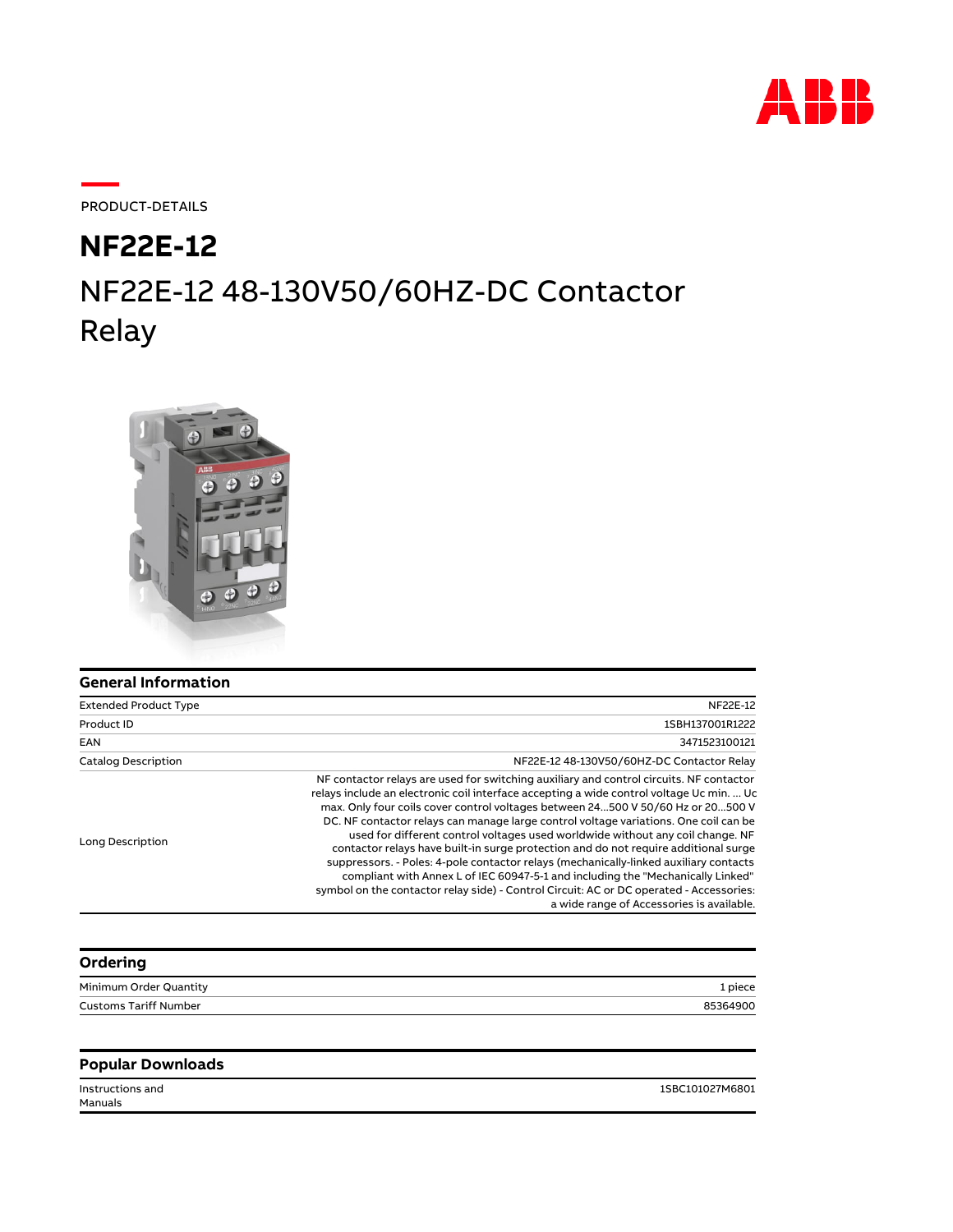| <b>Dimensions</b>             |         |
|-------------------------------|---------|
| Product Net Width             | 45 mm   |
| Product Net Depth /<br>Length | 77 mm   |
| Product Net Height            | 86 mm   |
| Product Net Weight            | 0.27 kg |

| Technical                                                          |                                                                                                                                                                                                                                                            |
|--------------------------------------------------------------------|------------------------------------------------------------------------------------------------------------------------------------------------------------------------------------------------------------------------------------------------------------|
| Number of Auxiliary<br><b>Contacts NO</b>                          | 2                                                                                                                                                                                                                                                          |
| Number of Auxiliary<br>Contacts NC                                 | 2                                                                                                                                                                                                                                                          |
| Standards                                                          | IEC 60947-5-1 and EN 60947-5-1, UL 508, CSA C22.2 N°14                                                                                                                                                                                                     |
| <b>Rated Operational</b><br>Voltage                                | <b>Auxiliary Circuit 690 V</b><br>Main Circuit 690 V                                                                                                                                                                                                       |
| Rated Frequency (f)                                                | Auxiliary Circuit 50 / 60 Hz                                                                                                                                                                                                                               |
| <b>Conventional Free-air</b><br>Thermal Current (I <sub>th</sub> ) | acc. to IEC 60947-5-1, $q = 40$ °C 16 A                                                                                                                                                                                                                    |
| Rated Operational<br>Current AC-15 $(I_e)$                         | (500 V) 2 A<br>(690 V) 2 A<br>(24 / 127 V) 6 A<br>(220 / 240 V) 4 A<br>(400 / 440 V) 3 A                                                                                                                                                                   |
| Rated Short-time<br>Withstand Current (I <sub>cw</sub> )           | for 0.1 s 140 A<br>for 1 s 100 A                                                                                                                                                                                                                           |
| Maximum Electrical<br>Switching Frequency                          | (AC-15) 1200 cycles per hour<br>(DC-13) 900 cycles per hour                                                                                                                                                                                                |
| <b>Rated Operational</b><br>Current DC-13 $(I_e)$                  | (24 V) 6 A / 144 W<br>(48 V) 2.8 A / 134 W<br>(72 V) 1 A / 72 W<br>(110 V) 0.55 A / 60 W<br>(125 V) 0.55 A / 69 W<br>(220 V) 0.27 A / 60 W<br>(250 V) 0.27 A / 68 W<br>(400 V) 0.15 A / 60 W<br>(500 V) 0.13 A / 65 W<br>(600 V) 0.1 A / 60 W              |
| <b>Rated Insulation Voltage</b><br>$(U_i)$                         | acc. to IEC 60947-5-1 and VDE 0110 (Gr. C) 690 V<br>acc. to UL/CSA 600 V                                                                                                                                                                                   |
| Rated Impulse<br>Withstand Voltage (U <sub>imp</sub><br>)          | 6 kV                                                                                                                                                                                                                                                       |
| Maximum Mechanical<br><b>Switching Frequency</b>                   | 6000 cycles per hour                                                                                                                                                                                                                                       |
| <b>Rated Control Circuit</b><br>Voltage $(U_c)$                    | 50 Hz 48  130 V<br>50 Hz / 60 Hz 48  130 V<br>60 Hz 48  130 V<br>DC Operation 48  130 V                                                                                                                                                                    |
| Operate Time                                                       | Between Coil De-energization and NC Contact Closing 13  98 ms<br>Between Coil De-energization and NO Contact Opening 11  95 ms<br>Between Coil Energization and NC Contact Opening 38  90 ms<br>Between Coil Energization and NO Contact Closing 40  95 ms |
| <b>Connecting Capacity</b><br><b>Auxiliary Circuit</b>             | Flexible with Ferrule 1/2x 0.75  2.5 mm <sup>2</sup><br>Flexible with Insulated Ferrule 2x 0.75  1.5 mm <sup>2</sup><br>Flexible with Insulated Ferrule 1x 0.75  2.5 mm <sup>2</sup><br>Rigid $1/2x$ 1  2.5 mm <sup>2</sup>                                |
| <b>Connecting Capacity</b><br><b>Control Circuit</b>               | Flexible with Ferrule 1/2x 0.75  2.5 mm <sup>2</sup><br>Flexible with Insulated Ferrule 1x 0.75  2.5 mm <sup>2</sup><br>Flexible with Insulated Ferrule 2x 0.75  1.5 mm <sup>2</sup><br>Rigid $1/2x$ 1  2.5 mm <sup>2</sup>                                |
| Wire Stripping Length                                              | Auxiliary Circuit 10 mm<br>Control Circuit 10 mm                                                                                                                                                                                                           |
| Degree of Protection                                               | acc. to IEC 60529, IEC 60947-1, EN 60529 Auxiliary Terminals IP40<br>acc. to IEC 60529, IEC 60947-1, EN 60529 Coil Terminals IP20                                                                                                                          |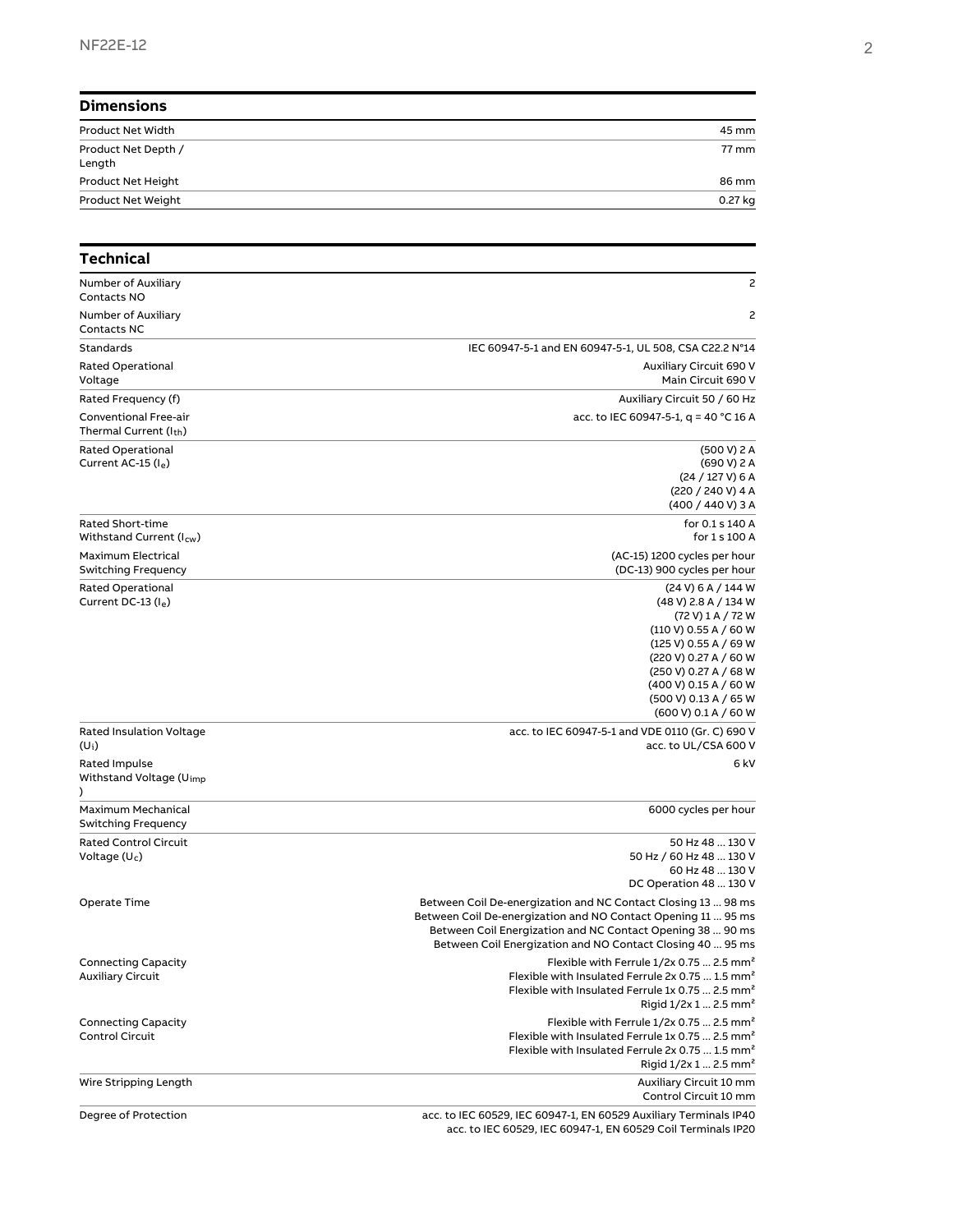## **Technical UL/CSA**

Tightening Torque UL/CSA

Auxiliary Circuit 11 IA
Control Circuit 11 IA

| Environmental                                     |                                                                                                                                                                                              |
|---------------------------------------------------|----------------------------------------------------------------------------------------------------------------------------------------------------------------------------------------------|
| Ambient Air<br>Temperature                        | Close to Contactor for Storage -60  +80 °C<br>Near Contactor for Operation in Free Air -40  +70 °C                                                                                           |
| Climatic Withstand                                | Category B according to IEC 60947-1 Annex Q                                                                                                                                                  |
| Maximum Operating<br>Altitude Permissible         | 3000 m                                                                                                                                                                                       |
| Resistance to Vibrations<br>acc. to IEC 60068-2-6 | 5  300 Hz 4 g closed position / 2 g open position                                                                                                                                            |
| Resistance to Shock acc.<br>to IEC 60068-2-27     | Closed, Shock Direction: B1 25 K40<br>Open, Shock Direction: B1 5 K40<br>Shock Direction: A 30 K40<br>Shock Direction: B2 15 K40<br>Shock Direction: C1 25 K40<br>Shock Direction: C2 25 K40 |

RoHS Status **Following EU Directive 2011/65/EU** 

| <b>Certificates and Declarations (Document Number)</b> |                               |
|--------------------------------------------------------|-------------------------------|
| <b>ABS Certificate</b>                                 | ABS 15-GE1349500-PDA 90682247 |
| <b>BV Certificate</b>                                  | BV 2634H24899B0               |
| <b>CB Certificate</b>                                  | CB SE-93051M2                 |
| <b>CCC Certificate</b>                                 | 2020980303000185              |
| <b>CQC Certificate</b>                                 | CQC2019010303267993           |
| cUL Certificate                                        | UL 20180227 E252354 2 1       |
| Declaration of<br>Conformity - CCC                     | CQC2011010303465426           |
| Declaration of<br>Conformity - CE                      | 1SBD250005U1000               |
| <b>DNV Certificate</b>                                 | DNV-GL TAE00001BV-3           |
| <b>DNV GL Certificate</b>                              | DNV-GL TAE00001BV-3           |
| <b>EAC Certificate</b>                                 | EAC RU C-FR ME77 B03544       |
| Environmental<br>Information                           | 1SBD250151E1000               |
| <b>GL Certificate</b>                                  | DNV-GL TAE00001BV-3           |
| <b>GOST Certificate</b>                                | GOST POCCFR.ME77.B06804.pdf   |
| Instructions and<br>Manuals                            | 1SBC101027M6801               |
| <b>LR Certificate</b>                                  | LRS C1400038                  |
| <b>RINA Certificate</b>                                | RINA ELE240318XG              |
| <b>RMRS Certificate</b>                                | RMRS 1802702280               |
| <b>RoHS Information</b>                                | 1SBD250005U1000               |
| UL Certificate                                         | UL 20130206-E252354-2-1       |
| <b>UL Listing Card</b>                                 | UL E252354                    |

| <b>Container Information</b>      |             |
|-----------------------------------|-------------|
| Package Level 1 Units             | box 1 piece |
| Package Level 1 Width             | 87 mm       |
| Package Level 1 Depth /<br>Length | 79 mm       |